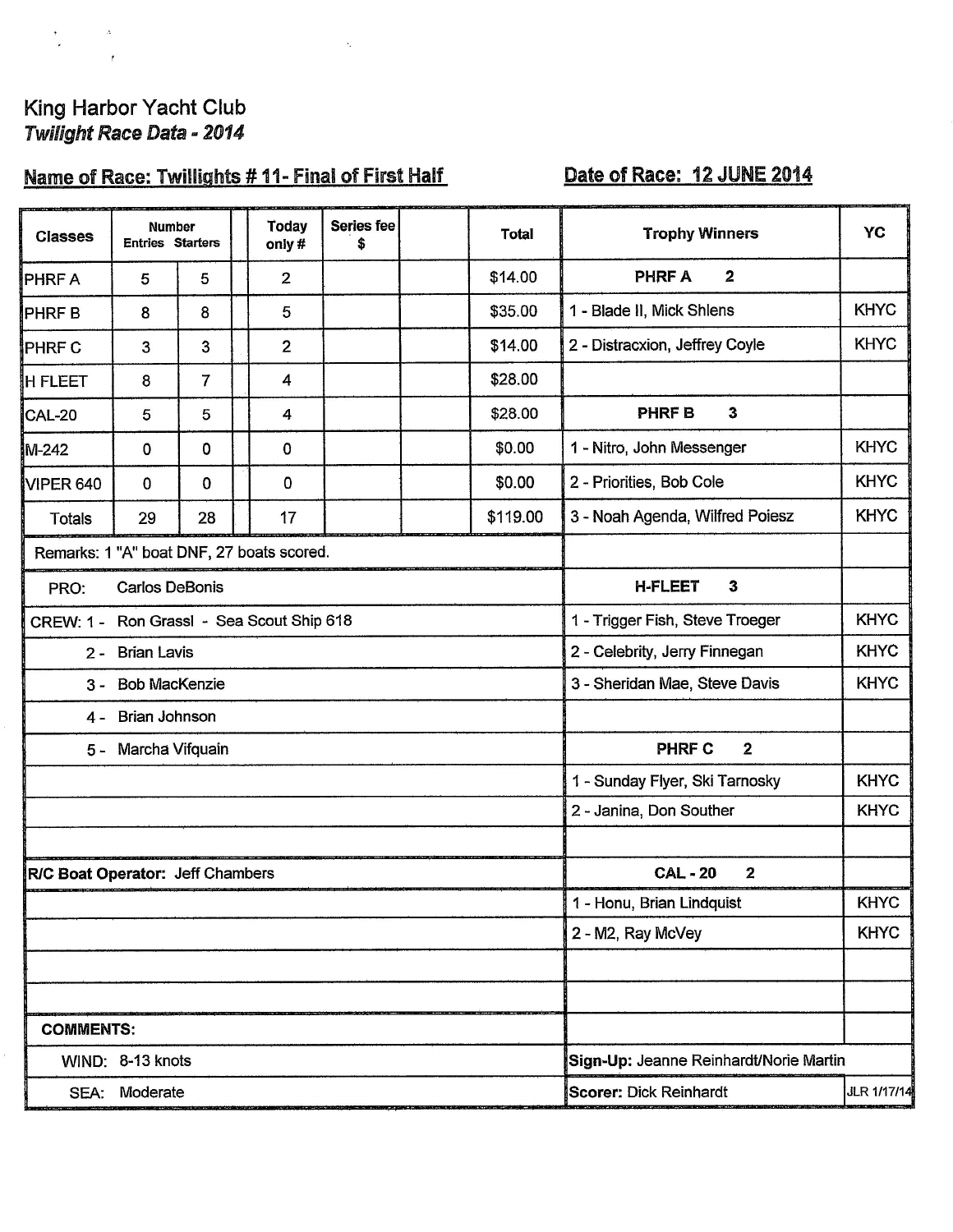## **2014 KHYC TWILIGHTS #11**

### **King Harbor Yacht Club**

Race Date: 12 Jun 201

Wind Speed: 8-11 kn

#### PRO:

|                             | Div<br><b>Rank</b> | Sail No. | <b>Boat Name</b>                                          | <b>Owner / Skipper</b>                                    | Rating           | Finish<br><b>Time</b> | <b>Corrected</b><br><b>Time</b> | <b>Boat Type</b> | Club        |
|-----------------------------|--------------------|----------|-----------------------------------------------------------|-----------------------------------------------------------|------------------|-----------------------|---------------------------------|------------------|-------------|
| PHRF-A                      |                    |          | PHRF Time on Distance / Start Time 18:20:00 / Dist.6.20 n |                                                           |                  |                       |                                 |                  |             |
|                             | 1                  | 37       | Blade II $(**)$                                           | Mick Shlens                                               | $\boldsymbol{0}$ | 19:22:00              | 01:02:00                        | Far40            | <b>KHYC</b> |
|                             | $\sqrt{2}$         | 4417     | DistracXion $[**]$                                        | Jeffrey Coyle                                             | 36               | 19:27:08              | 01:03:25                        | $XP-44$          | <b>KHYC</b> |
|                             | 3                  | 7311     | JATO $(*)$                                                | Team Moorster                                             | 42               | 19:30:51              | 01:06:31                        | J 111            | <b>KHYC</b> |
| $\ensuremath{\mathsf{DNF}}$ | $\mathfrak s$      | 888      | Huckleberry3 (826)                                        | Jim Murrell                                               | $\boldsymbol{0}$ |                       |                                 | Farr 40          | CBYC        |
| <b>PHRF-B</b>               |                    |          |                                                           | PHRF Time on Distance / Start Time 18:25:00 / Dist.4.70 n |                  |                       |                                 |                  |             |
|                             | 1                  | 97626    | Nitro                                                     | John Messenger                                            | 84               | 19:19:58              | 00:48:23                        | $J-33$           | <b>KHYC</b> |
|                             | $\overline{c}$     | 87309    | Priorities [*]                                            | Bob Cole                                                  | 99               | 19:23:02              | 00:50:17                        | Olson 30         | <b>KHYC</b> |
|                             | 3                  | 46879    | Noah Agenda                                               | Wilfred Poiesz                                            | 81               | 19:22:04              | 00:50:43                        | Bravura 29       | <b>KHYC</b> |
|                             | 4                  | 46575    | Calais                                                    | Jerry Hunter                                              | 81               | 19:22:57              | 00:51:36                        | Dencho 33        | <b>KHYC</b> |
|                             | 5                  | 56136    | Bella Vita [*]                                            | Marty Burke                                               | 79               | 19:22:50              | 00:51:39                        | Ben 36.7         | <b>KHYC</b> |
|                             | 6                  | 87027    | <b>Flying Dutchman</b>                                    | Rudy Van Kreuningen                                       | 93               | 19:24:15              | 00:51:58                        | Hobie 33         | <b>KHYC</b> |
|                             | 7                  | 42757    | Tigger $(*)$                                              | Fred & Suzanne Cottrell                                   | 84               | 19:23:40              | 00:52:05                        | J 33             | <b>KHYC</b> |
|                             | $\,8\,$            | 46192    | H <sub>2</sub> Blue                                       | Ross Moore                                                | 108              | 19:27:36              | 00:54:08                        | J 92             | <b>RBYC</b> |
| PHRF-C                      |                    |          |                                                           | PHRF Time on Distance / Start Time 18:30:00 / Dist.3.90 n |                  |                       |                                 |                  |             |
|                             |                    | 87358    | Sunday Flyer                                              | Ski Tarnosky                                              | 150              | 19:25:40              | 00:45:55                        | Martin 242       | <b>KHYC</b> |
|                             | $\mathbf{2}$       | 56550    | Janina                                                    | Don Souther                                               | 138              | 19:26:04              | 00:47:06                        | SAntana 27       | <b>KHYC</b> |
|                             | 3                  | 46470    | Velociraptor NS                                           | Udo Kolter & Dave Doeh                                    | 150              | 19:30:19              | 00:50:34                        | $B-25$           | <b>KHYC</b> |
| <b>Cal 20</b>               |                    |          | One Design                                                |                                                           |                  |                       |                                 |                  |             |
|                             |                    | 1559     | Honu $(*)$                                                | Brian Lindquist                                           |                  |                       |                                 | Cal 20           | <b>KHYC</b> |